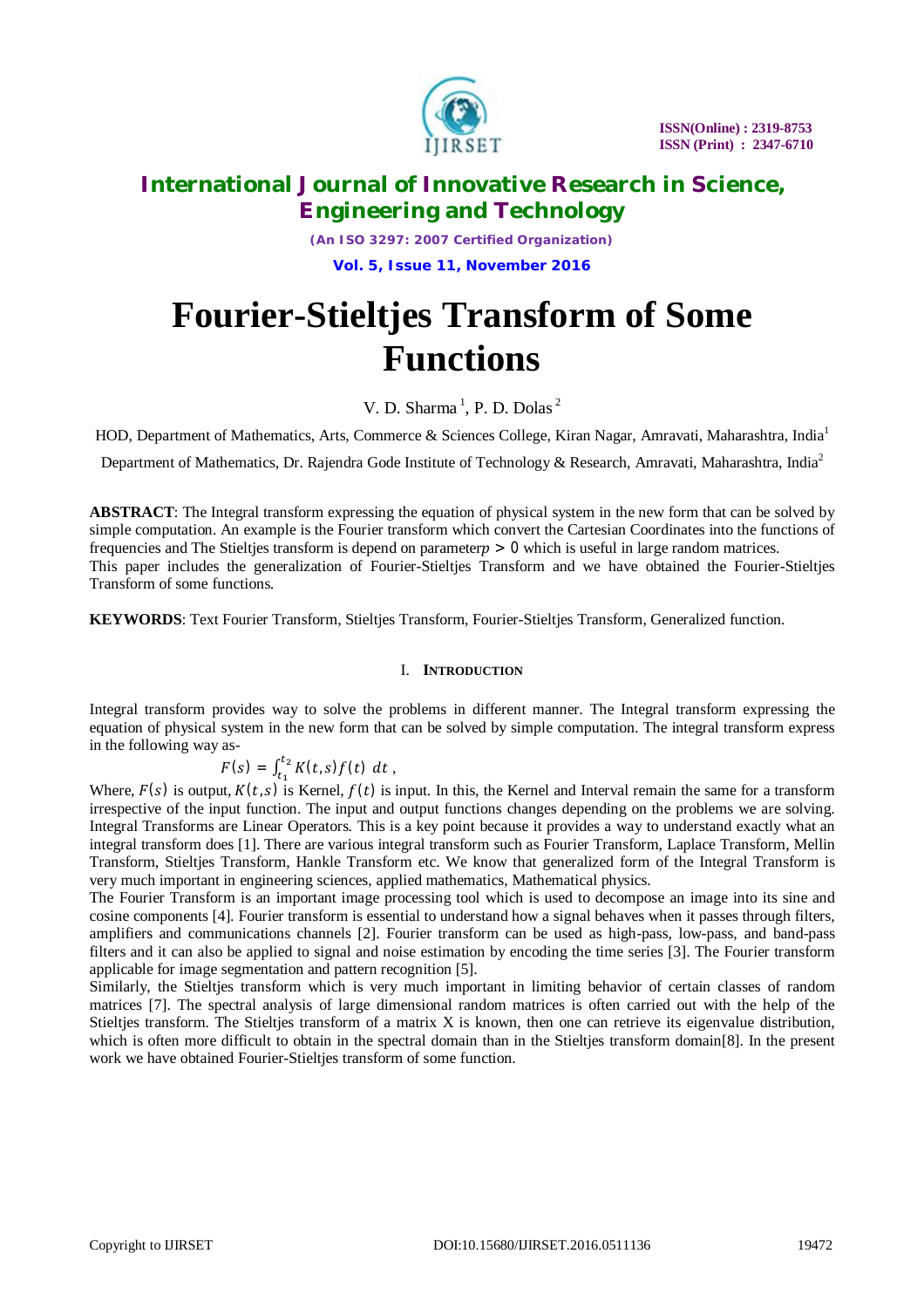

*(An ISO 3297: 2007 Certified Organization)*

## **Vol. 5, Issue 11, November 2016**

## II. **FOURIER-STIELTJES TRANSFORM OF SOME FUNCTION**

2.1 If  $FS{f(t, x)}$  denotes generalized Fourier-Stieltjes Transform of  $f(t, x)$  then

$$
FS{1}=\frac{1}{(p-1)(is)}
$$

Proof: - We have-<br> $FS{f(t, x)} = \int_0^\infty \int_0^\infty f(t, x)$ Proof: - We have- $\bf{0}$ *∞*  $\int_0^\infty \int_0^\infty f(t,x) e^{-ist} (x+y)^{-p} dt dx$ If  $f(t, x) = 1$  then  $FS\{1\} = \int_0^\infty \int_0^\infty 1$  $\bf{0}$ *∞*  $\int_0^\infty \int_0^\infty 1 e^{-ist} (x + y)^{-p} dt dx$  $=\int_0^{\infty} e^{-ist} dt \int_0^{\infty} (x + y)^{-p} dx$  $\int_{0}^{\infty} (x + y)^{-p} dx$  $=\left[\frac{e^{-ist}}{-is}\right]_0^{\infty}$ *∞*  $\frac{(x+y)^{-p+1}}{x+1}$  $\left[\frac{-p+1}{p+1}\right]_0$ *∞*  $FS\{1\} = \frac{1}{is} \left[ \frac{y^{-p+1}}{-p+1} \right]$  $\left[\frac{y^{-p+1}}{-p+1}\right] = \frac{-i}{s}$  $\frac{-i}{s}$   $\left[\frac{y^{-p+1}}{p-1}\right]$  $p-1$  $\ldots$  (2.1.1)

2.2 If  $FS{f(t, x)}$  denotes generalized Fourier-Stieltjes Transform of  $f(t, x)$  then

Proof:  
\n
$$
FS{\delta(t-a)\delta(x-b)} = K(a,b,s,p)
$$
\n
$$
FS{f(t,x)} = \int_0^\infty \int_0^\infty f(t,x) e^{-ist} (x+y)^{-p} dt dx
$$
\nIf  $f(t,x) = \delta(t-a)\delta(x-b)$  then\n
$$
FS{\delta(t-a)\delta(x-b)} = \int_0^\infty \int_0^\infty \delta(t-a)\delta(x-b) e^{-ist} (x+y)^{-p} dt dx
$$
\n
$$
= \int_0^\infty \int_0^\infty \delta(t-a)\delta(x-b) e^{-ist} (x+y)^{-p} dt dx
$$
\n
$$
= \int_0^\infty \delta(t-a) e^{-ist} dt \int_0^\infty \delta(x-b) (x+y)^{-p} dx
$$
\n
$$
FS{\delta(t-a)\delta(x-b)} = e^{-isa} (b+y)^{-p} \qquad {since, \int_0^\infty \delta(t-a) \phi(t) dt = \phi(a)}
$$

2.3 If 
$$
FS{f(t, x)}
$$
 denotes generalized Fourier-Stieltjes Transform of  $f(t, x)$  then  
\n $FS{tx} = \frac{-1}{s^2(p-1)(p-2)}$   
\nProof: - We have  
\n $FS{f(t, x)} = \int_0^{\infty} \int_0^{\infty} f(t, x) e^{-ist} (x + y)^{-p} dt dx$   
\nIf  $f(t, x) = tx$  then  
\n $FS{tx} = \int_0^{\infty} \int_0^{\infty} tx e^{-ist} (x + y)^{-p} dt dx$   
\n $= \int_0^{\infty} t e^{-ist} dt \int_0^{\infty} x (x + y)^{-p} dx$   
\n $= \left[ \left( t \frac{e^{-ist}}{-is} \right)_0^{\infty} - \int_0^{\infty} \frac{e^{-ist}}{-is} dt \right] \left[ \left( x \frac{(x+y)^{-p+1}}{-p+1} \right)_0^{\infty} - \int_0^{\infty} \frac{(x+y)^{-p+1}}{-p+1} dx \right]$   
\n $= \left[ 0 + \frac{1}{is} \int_0^{\infty} e^{-ist} dt \right] \left[ 0 + \frac{1}{p-1} \int_0^{\infty} (x + y)^{-p+1} dx \right]$   
\n $= \frac{1}{is} \left[ \frac{e^{-ist}}{-is} \right]_0^{\infty} - \frac{1}{p-1} \left[ \frac{(x+y)^{-p+2}}{-p+2} \right]_0^{\infty}$   
\n $= \left( \frac{1}{is} \right)^2 - \frac{1}{p-1} \left[ \frac{y^{-p+2}}{p-2} \right]$   
\n $FS{tx} = \frac{-y^{-p+2}}{s^2(p-1)(p-2)}$ ........(2.3.1)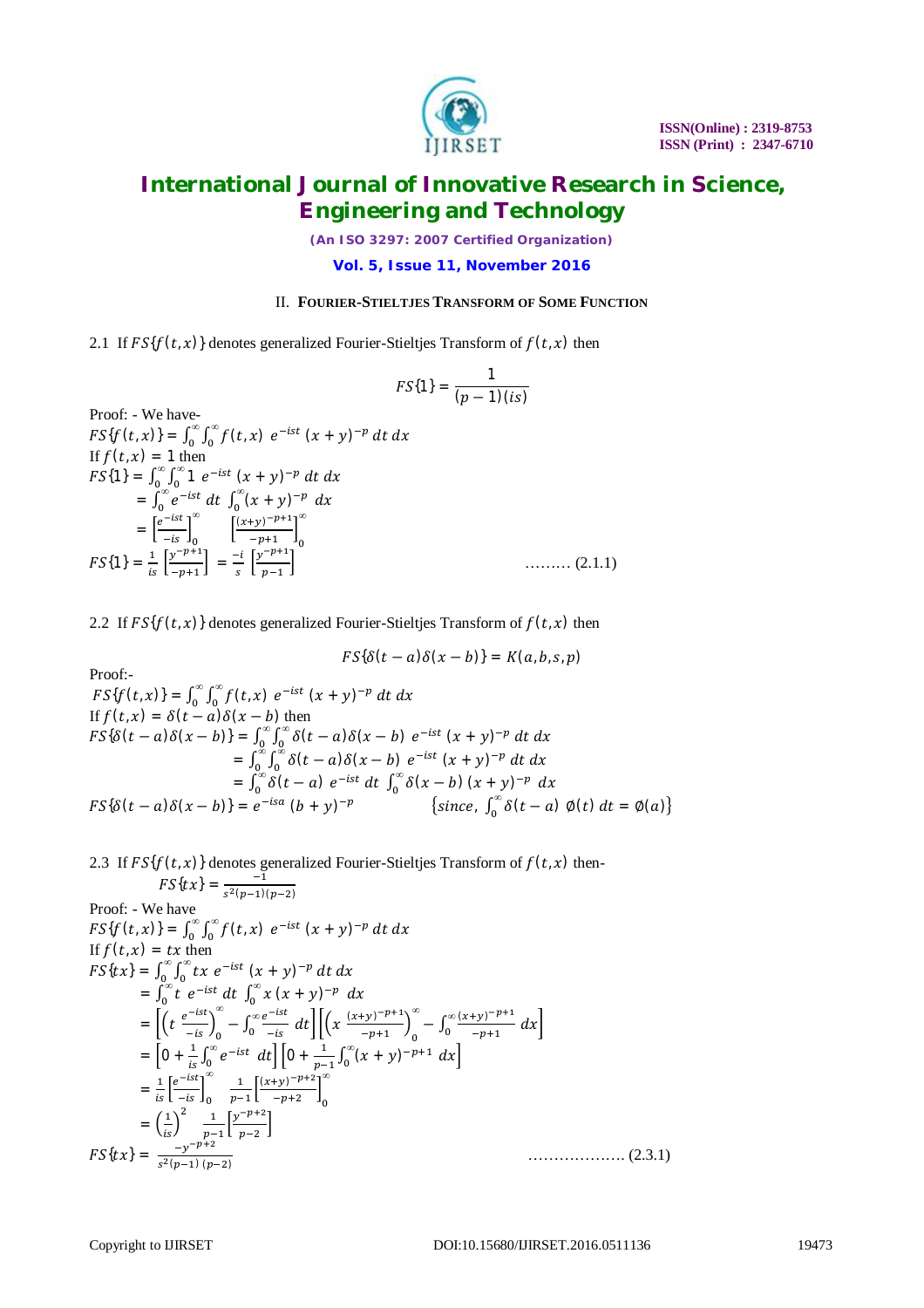

*(An ISO 3297: 2007 Certified Organization)*

## **Vol. 5, Issue 11, November 2016**

2.4 If  $FS{f(t, x)}$  denotes generalized Fourier-Stieltjes Transform of  $f(t, x)$  then-

$$
FS\{t^n x^n\} = \frac{(n!)^2 (i)^{-(n+1)} y^{-p+(n+1)}}{s^{n+1} (p-1)(p-2)\dots (p-n)[p-(n+1)]}
$$
  
\nProof:  
\n
$$
FS\{t^n x^n\} = \int_0^\infty \int_0^\infty t^n x^n e^{-ist} (x + y)^{-p} dt dx
$$
  
\n
$$
= \int_0^\infty t^n e^{-ist} dt \int_0^\infty x^n (x + y)^{-p} dx
$$
  
\n
$$
= \left[\frac{t^n e^{-ist}}{-is}\right]_0^\infty - \int_0^\infty nt^{n-1} e^{-ist} dt \right] \left[\left(x^n \frac{(x+y)^{-p+1}}{-p+1}\right]_0^\infty - \int_0^\infty nx^{n-1} \frac{(x+y)^{-p+1}}{-p+1} dx\right]
$$
  
\n
$$
= \left[\frac{n}{is} \int_0^\infty t^{n-1} e^{-ist} dt \right] \left[\frac{n}{p-1} \int_0^\infty x^{n-1} (x + y)^{-p+1} dx\right]
$$
  
\n
$$
= \frac{n}{is} \left[\left(t^{n-1} \frac{e^{-ist}}{-is}\right)_{0}^\infty - \int_0^\infty (n-1) t^{n-2} \frac{e^{-ist}}{-is} dt\right]
$$
  
\n
$$
= \frac{n}{is} \left[\frac{n-1}{is} \int_0^\infty t^{n-2} e^{-ist} dt \right] \frac{n}{p-1} \left[\frac{(n-1)}{p-2} \int_0^\infty x^{n-2} (x + y)^{-p+2} dx\right]
$$
  
\n
$$
= \frac{n(n-1)}{is} \left[\int_0^\infty t^{n-2} e^{-ist} dt \right] \frac{n}{p-1} \left[\frac{(n-1)}{p-2} \int_0^\infty x^{n-2} (x + y)^{-p+2} dx\right]
$$
  
\nIntegrating up to n<sup>th</sup> term we get-  
\n
$$
= \left[\frac{n(n-1)(n-2)\dots 3.2.1}{(i)^n (s)^n} \int_0^\infty t^{n-n} e^{-ist} dt \right] \frac{n(n-1)(n-2)\dots 3.2.1}{(p-1)(p-2)\dots (p-n)} \int_0^\infty x^{n
$$

2.5 If  $FS{f(t, x)}$  denotes generalized Fourier-Stieltjes Transform of  $f(t, x)$  then-

$$
FS\{e^{at} x\} = \frac{y^{-p+2}}{(is-a)(p-2)}
$$
  
Proof: - We have  

$$
FS\{e^{at} x\} = \int_0^\infty \int_0^\infty e^{at} x e^{-ist} (x + y)^{-p} dt dx
$$

$$
= \int_0^\infty e^{at} e^{-ist} dt \int_0^\infty x (x + y)^{-p} dx
$$

$$
= \int_0^\infty e^{(a-is)t} dt \int_0^\infty x (x + y)^{-p} dx
$$

$$
= \left[\frac{e^{-(is-a)t}}{-(is-a)}\right]_0^\infty \left[\left(x \frac{(x+y)^{-p+1}}{-p+1}\right)_0^\infty - \int_0^\infty \frac{(x+y)^{-p+1}}{-p+1} dx\right]
$$

$$
= \left[\frac{1}{(is-a)}\right] \left[-\int_0^\infty \frac{(x+y)^{-p+1}}{-p+1} dx\right]
$$

$$
= \left[\frac{1}{(is-a)}\right] \left[\frac{1}{p-1} \int_0^\infty (x + y)^{-p+2} dx\right]
$$

$$
= \left[\frac{1}{(is-a)}\right] \left[\frac{1}{p-1} \left(\frac{(x+y)^{-p+2}}{-p+2}\right)_0^\infty\right]
$$

$$
= \left[\frac{1}{(is-a)}\right] \left[\frac{1}{p-1} \left(\frac{y^{-p+2}}{-p+2}\right)\right]
$$

$$
FS\{e^{at} x\} = \frac{1}{(is-a)} \frac{1}{p-1} \frac{y^{-p+2}}{p-2}
$$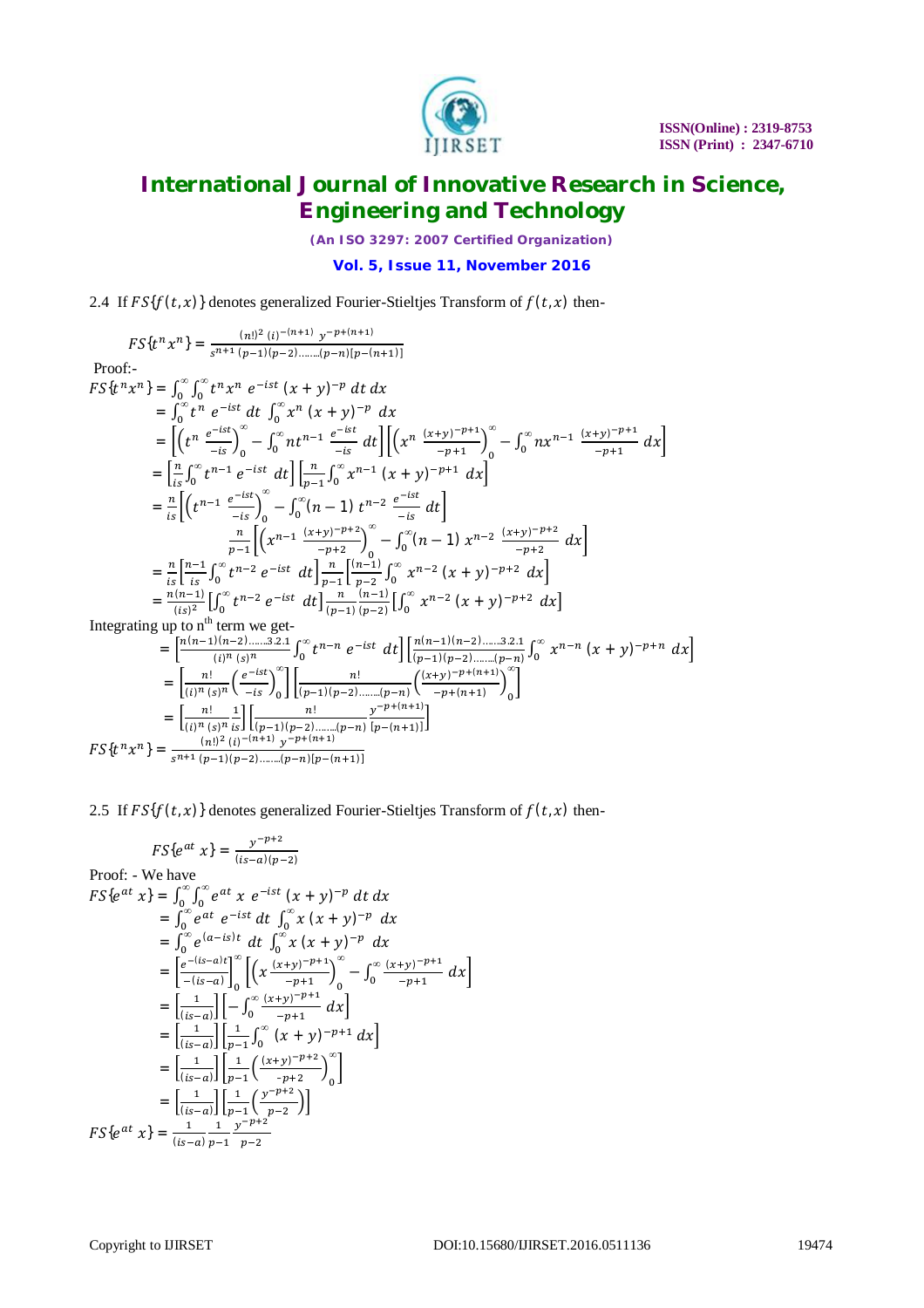

*(An ISO 3297: 2007 Certified Organization)*

## **Vol. 5, Issue 11, November 2016**

2.6 If  $FS{f(t, x)}$  denotes generalized Fourier-Stieltjes Transform of  $f(t, x)$  then-

$$
FS\{x \cos at\} = \frac{(\text{is}) (y^{-p+2})}{(s^2 + a^2)(p-1)(p-2)}
$$
  
Proof: We have  

$$
FS\{x \cos at\} = \int_0^\infty \int_0^\infty x \cos at \ e^{-ist} (x + y)^{-p} dt dx
$$

$$
= \int_0^\infty \cos at \ e^{-ist} dt \int_0^\infty x (x + y)^{-p} dx
$$

$$
= \left[ \frac{e^{-ist}}{(-is)^2 + a^2} (-is \cos at + a \sin at) \right]_0^\infty \left[ \frac{y^{-p+2}}{(p-1)(p-2)} \right]
$$

$$
= \left[ (0) - \left( \frac{1}{s^2 + a^2} (-is) \right) \right] \left[ \frac{y^{-p+2}}{(p-1)(p-2)} \right]
$$

$$
FS\{x \cos at\} = \frac{(\text{is}) (y^{-p+2})}{(s^2 + a^2)(p-1)(p-2)}
$$

{Since, by using the above result}

2.7 If  $FS{f(t,x)}$  denotes generalized Fourier-Stieltjes Transform of  $f(t,x)$  then-

$$
FS\{x \sin at\} = \frac{(is) (y^{-p+2})}{(s^2 + a^2)(p-1)(p-2)}
$$
  
Proof:- We have  

$$
FS\{x \sin at\} = \int_0^\infty \int_0^\infty x \sin at \ e^{-ist} (x+y)^{-p} dt dx
$$

$$
= \int_0^\infty \sin at \ e^{-ist} dt \int_0^\infty x (x+y)^{-p} dx
$$

$$
= \left[ \frac{e^{-ist}}{(-is)^2 + a^2} (-is \sin at - a \cos at) \right]_0^\infty \left[ \frac{y^{-p+2}}{[p-1)(p-2]} \right]
$$

$$
= \left[ (0) - \left( \frac{1}{s^2 + a^2} (-a) \right) \right] \left[ \frac{y^{-p+2}}{(p-1)(p-2)} \right]
$$

$$
FS\{x \sin at\} = \frac{a(y^{-p+2})}{(s^2 + a^2)(p-1)(p-2)}
$$

{Since, by using the above result}

2.8 If  $FS{f(t, x)}$  denotes generalized Fourier-Stieltjes Transform of  $f(t, x)$  then-

 $FS{x^n \cos at} = \frac{(is) n! y^{-p+(n+1)}}{(e^{2}+z^2)(n-1)(n-2)}$  $(s^2+a^2)(p-1)(p-2)$ ..........(p-n)[p-(n+1)] Proof:- We have  $FS\{x^n\cos at\} = \int_0^\infty \int_0^\infty x^n\cos at$  $\bf{0}$ *∞*  $\int_0^\infty \int_0^\infty x^n \cos at \ e^{-ist} \ (x+y)^{-p} \ dt \ dx$  $=\int_0^\infty \cos at$  $\int_0^\infty \cos at \ e^{-ist} \ dt \ \int_0^\infty x^n \ (x+y)^{-p} \ dx$ By using result  $(2.4)$  &  $(2.6)$  we get- $FS\{x^n\cos at\} = \left[\frac{is}{\sqrt{2}}\right]$  $\frac{is}{(s^2+a^2)}\left[\frac{n!}{(p-1)(p-2)}\right]$  $(p-1)(p-2)$ …….. $(p-n)$  $y^{-p+(n+1)}$  $\frac{y+(-1)^n}{[p-(n+1)]}$  $FS{x^n \cos at} = \frac{(is) n! y^{-p+(n+1)}}{(n^2+2)(n-1)(n-2)}$  $(s^2+a^2)(p-1)(p-2)$ ……….. $(p-n)[p-(n+1)]$ 

2.9 If  $FS{f(t, x)}$  denotes generalized Fourier-Stieltjes Transform of  $f(t, x)$  then- $FS\{x^n \sin at\} = \frac{a_n! y^{-p+(n+1)}}{(x^2+x^2)(n+1)(n+2)}$  $(s^2+a^2)(p-1)(p-2)$ ……….. $(p-n)[p-(n+1)]$ Proof:- We have  $FS\{x^n \sin at\} = \int_0^\infty \int_0^\infty x^n \sin at$  $\bf{0}$ *∞*  $\int_0^\infty \int_0^\infty x^n \sin at \ e^{-ist} \ (x+y)^{-p} \ dt \ dx$  $=\int_0^\infty \sin at$  $\int_{0}^{\infty}$ sin at  $e^{-ist} dt \int_{0}^{\infty} x^{n} (x + y)^{-p} dx$ By using result  $(2.4) \& (2.7)$  we get-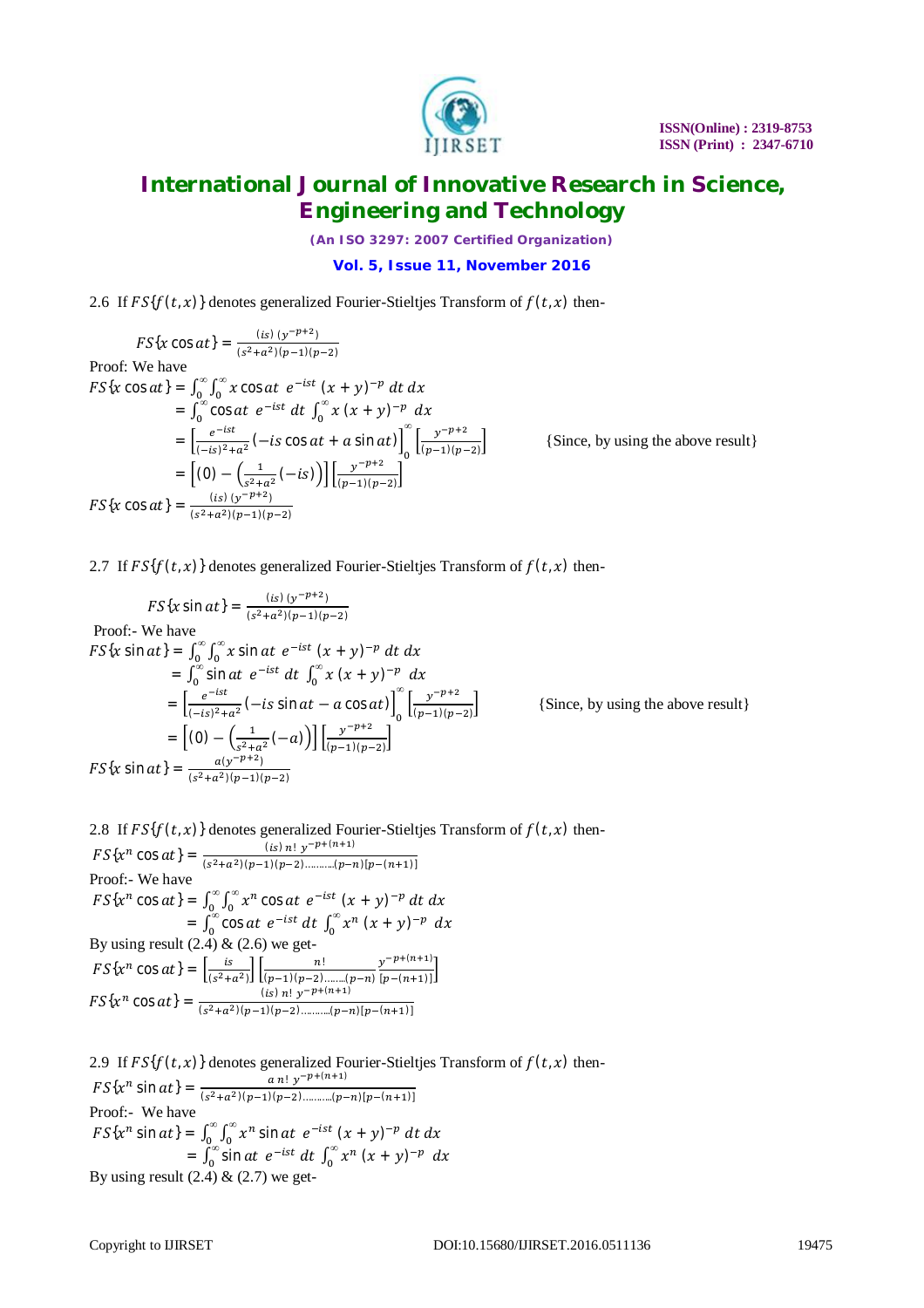

*(An ISO 3297: 2007 Certified Organization)*

**Vol. 5, Issue 11, November 2016**

 $FS\{x^n \sin at\} = \left[\frac{a}{\sqrt{a^2+1}}\right]$  $\frac{a}{(s^2+a^2)}\bigg\{\frac{n!}{(p-1)(p-2)}\bigg\}$  $(p-1)(p-2)$ …….. $(p-n)$  $y^{-p+(n+1)}$  $\frac{y+(-1)}{[p-(n+1)]}$  $FS\{x^n \sin \alpha t\} = \frac{a_n! y^{-p+(n+1)}}{(x^2 + y^2)(n-1)(n-2)}$  $(s^2+a^2)(p-1)(p-2)$ ……….. $(p-n)[p-(n+1)]$ 

2.10 If  $FS{f(t, x)}$  denotes generalized Fourier-Stieltjes Transform of  $f(t, x)$  then- $FS\{x\cos hat\} = \frac{-is}{(s^2 + s^2)}$  $\frac{-is}{(s^2+a^2)}$   $\frac{y^{-p+2}}{(p-1)(p-1)}$  $\frac{y}{(p-1)(p-2)}$ Proof: We have  $FS\{x\cos hat\} = \int_0^\infty \int_0^\infty x\cos hat$  $\bf{0}$ *∞*  $\int_0^\infty \int_0^\infty x \cos h dt \, e^{-ist} \, (x+y)^{-p} \, dt \, dx$  $=\int_0^\infty \cos h \, dt$  $=\int_0^\infty \cos hat \ e^{-ist} dt \int_0^\infty x (x+y)^{-p} dx$ <br>By using the result (2.5) we have,  $=\int_0^\infty \left(\frac{e^{at}+e^{-at}}{2}\right)$  $\int_{0}^{\infty} \left( \frac{e^{at} + e^{-at}}{2} \right)$  $\int_0^{\infty} \left(\frac{e^{at}+e^{-at}}{2}\right) e^{-ist} dt$   $\left[\frac{y^{-p+2}}{(p-1)(p-1)}\right]$  $\frac{y}{(p-1)(p-2)}$  $=\frac{1}{2}$  $\frac{1}{2}\{\int_{0}^{\infty}e^{-(is-a)t}$  $\int_0^\infty e^{-(is-a)t} dt + \int_0^\infty e^{-(a+is)t} dt$  $\int_0^\infty e^{-(a+is)t} dt$   $\left\{\frac{y^{-p+2}}{(p-1)(p-1)}\right\}$  $\frac{y}{(p-1)(p-2)}$  $=\frac{1}{2}$  $rac{1}{2}\left\{\left[\frac{e^{-(is-a)t}}{-(is-a)}\right]$  $\frac{z}{-(is-a)}$ 0  $L - (u + is) 1$ <sub>0</sub> *∞* +  $\left[\frac{e^{-(a+is)t}}{(a+is)}\right]$  $\frac{(-a+is)}{-b}$ *∞*  $\left\{\frac{y^{-p+2}}{(n-1)(n-1)}\right\}$  $\frac{y}{(p-1)(p-2)}$  $=\frac{1}{2}$  $rac{1}{2}\left\{\frac{1}{\left(\frac{1}{15}\right)}\right\}$  $\left[\frac{1}{(is-a)}\right] + \left[\frac{1}{(is+a)}\right]$  $\left\{\frac{1}{(is+a)}\right\}$   $\left\{\frac{y^{-p+2}}{(p-1)(p-1)}\right\}$  $\frac{y}{(p-1)(p-2)}$  $=\frac{1}{2}$  $rac{1}{2}\left\{\frac{2is}{-(s^2+1)}\right\}$  $\frac{2is}{-(s^2+a^2)}\left[\frac{y^{-p+2}}{(p-1)(p-1)}\right]$  $\frac{y}{(p-1)(p-2)}$  $FS\{x\cos hat\} = \frac{-is}{\sqrt{a^2 + 3}}$  $\frac{-is}{(s^2+a^2)}$   $\left[\frac{y^{-p+2}}{(p-1)(p-1)}\right]$  $\frac{y}{(p-1)(p-2)}$ 

2.11 If  $FS{f(t, x)}$  denotes generalized Fourier-Stieltjes Transform of  $f(t, x)$  then- $FS\{x \sin hat\} = \frac{-a}{\sqrt{a^2+1}}$  $\frac{-a}{(s^2+a^2)}$   $\left[\frac{y^{-p+2}}{(p-1)(p-1)}\right]$  $\frac{y}{(p-1)(p-2)}$ Proof: We have  $FS\{x \sin hat\} = \int_0^\infty \int_0^\infty x \sin hat$  $\bf{0}$ *∞*  $\int_0^\infty \int_0^\infty x \sin h a t \ e^{-ist} \ (x+y)^{-p} \ dt \ dx$  $=\int_0^\infty$  sin *hat*  $\int_{0}^{\infty}$ sin *hat*  $e^{-ist} dt \int_{0}^{\infty} x (x + y)^{-p} dx$ By using the result  $(2.5)$  we have,  $=\int_0^\infty \left(\frac{e^{at}-e^{-at}}{2}\right)$  $\int_{0}^{\infty} \left( \frac{e^{at} - e^{-at}}{2} \right)$  $\int_0^{\infty} \left(\frac{e^{at}-e^{-at}}{2}\right) e^{-ist} dt \left[\frac{y^{-p+2}}{(p-1)(p-1)}\right]$  $\frac{y}{(p-1)(p-2)}$  $=\frac{1}{2}$  $\frac{1}{2}\{\int_{0}^{\infty}e^{-(is-a)t}$  $\int_{0}^{\infty} e^{-(is-a)t} dt - \int_{0}^{\infty} e^{-(a+is)t} dt$  $\int_0^\infty e^{-(a+is)t} dt$   $\left\{\frac{y^{-p+2}}{(p-1)(p-1)}\right\}$  $\frac{y}{(p-1)(p-2)}$  $=\frac{1}{2}$  $rac{1}{2}\left\{\left[\frac{e^{-(is-a)t}}{-(is-a)}\right]$  $\frac{(-\epsilon)(s-a)}{-\epsilon(s-a)}\Big|_0$ *∞*  $-\left[\frac{e^{-(a+is)t}}{(a+is)}\right]$  $\left[\frac{(-a+is)}{-a+is}\right]_0$ *∞*  $\left\{\left[\frac{y^{-p+2}}{(a+1)(p)}\right]\right\}$  $\frac{y}{(p-1)(p-2)}$  $=\frac{1}{2}$  $rac{1}{2}$  {  $rac{1}{\left(\frac{1}{is}\right)}$  $\left[\frac{1}{(is-a)}\right] - \left[\frac{1}{(is+a)}\right]$  $\left\{\frac{1}{(is+a)}\right\}$   $\left\{\frac{y^{-p+2}}{(p-1)(p-1)}\right\}$  $\frac{y}{(p-1)(p-2)}$  $=\frac{1}{2}$  $\frac{1}{2} \left\{ \frac{2a}{-(s^2 + )^2} \right\}$  $\frac{2a}{-(s^2+a^2)}\left[\frac{y^{-p+2}}{(p-1)(p-1)}\right]$  $\frac{y}{(p-1)(p-2)}$  $FS\{x \sin hat\} = \frac{-a}{\sqrt{a^2 + b^2}}$  $\frac{-a}{(s^2+a^2)}$   $\left[\frac{y^{-p+2}}{(p-1)(p-1)}\right]$  $\frac{y}{(p-1)(p-2)}$ 

2.12 If  $FS{f(t, x)}$  denotes generalized Fourier-Stieltjes Transform of  $f(t, x)$  then- $FS{f(t, x)}$  If  $f(t, x) = ax$ ,  $a < t < b$ ,  $0 < x < c$  $= 0, t > b, x > c$